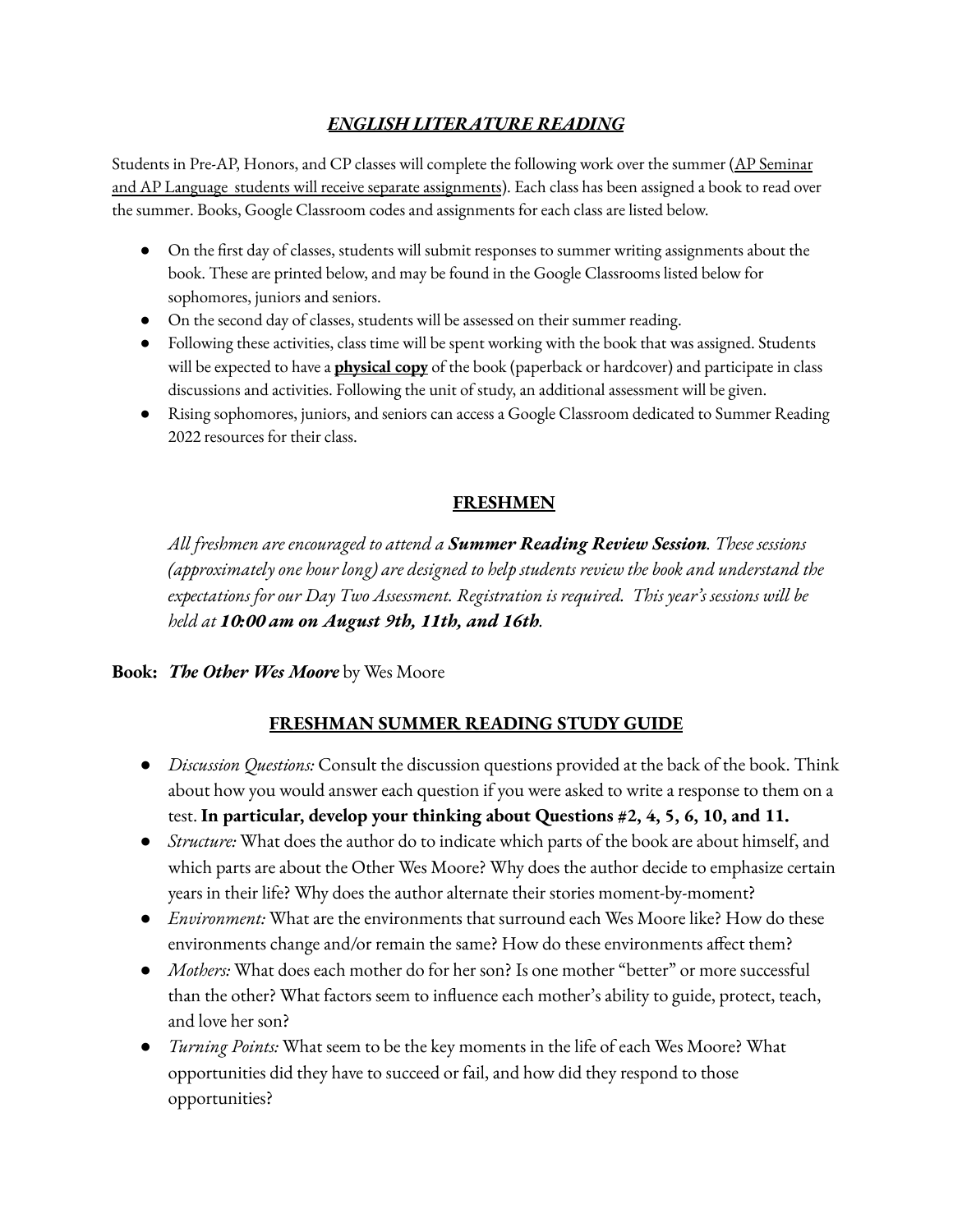## **IDEAS FOR TAKING NOTES**

- List the names of the people important to each Wes Moore, along with a short description of how they are related to him, and/or what they mean to him.
- Construct a chart (like this) to keep track of what happens to each Wes Moore, and when. This exercise is helpful for seeing the similarities and differences in their experiences.

| <b>YEAR</b> | <b>AUTHOR WES MOORE</b> | OTHER WES MOORE |
|-------------|-------------------------|-----------------|
|             |                         |                 |
|             |                         |                 |
|             |                         |                 |
|             |                         |                 |
|             |                         |                 |
|             |                         |                 |
|             |                         |                 |
|             |                         |                 |

## **SOPHOMORES**

#### **Google Classroom Code: fg7z4bj**

**Book:** *The Last Lecture* by Randy Pausch

## **ASSIGNMENT**

If you had to put together a list of lessons you've learned from your life, something to pass on to another generation, what would they be?

What's your dream? What do you live to do every day even when the world around you isn't quite right? What would you do to be able to do it throughout your life?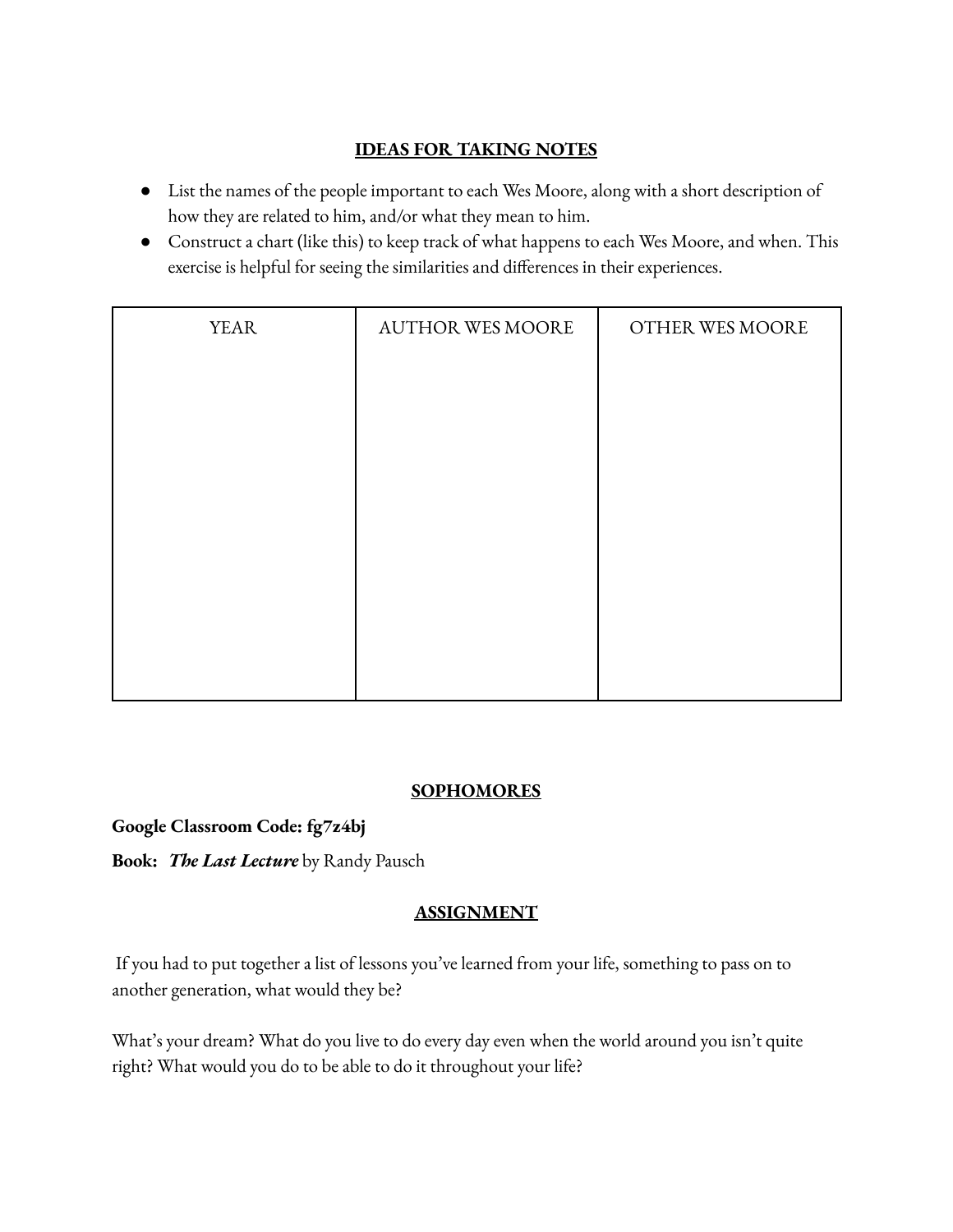What is a lesson that someone has taught you that you have taught to someone else? Describe being taught the lesson, teaching the lesson, and compare the differences between.

What is something in your life that inhibited you from doing something yet may have been the bigger opportunity you didn't know you needed?

In anything, your attitude about something will be the defining characteristic of the experience. Provide two examples: 1) a time you reacted negatively to something that happened to you in school and 2) a time when you reacted positively. Try to make them a similar "thing." To end, consider the following: which personal self (you as 1, or you as 2) do you like better? Who do you want the world to see?

Discuss a time when you "put in the work" and saw the results for it. Also describe a time in which you could have done a little more and how it can help you for the future. In the 2021-2022 school year, what are you going to put the work in for?

#### **JUNIORS**

#### **Google Classroom Code: l5d3sis**

**Book:** *The Color of Water* by James McBride

#### **ASSIGNMENT**

Your answers to the following questions are due on the first day of class in your assigned English Google Classroom. Make sure to support your answers with evidence from the text. Please remember that the printers may not be working on the first day of school; you need to bring a printed copy of your answers with you.

Discuss Ruth McBride Jordan's refusal to reveal her past and how that influenced her children's sense of themselves and their place in the world. How has your knowledge (or lack thereof) about your family background shaped your own self-image?

Several of the McBride children became involved in the civil rights movement. Do you think that this was a result of the times in which they lived, their need to belong to a group that lent them a solid identity, or a combination of these factors?

"It was in her sense of education, more than any other, that Mommy conveyed her Jewishness to us." Do you agree with this statement? Is it possible that Ruth McBride Jordan's unshakable devotion to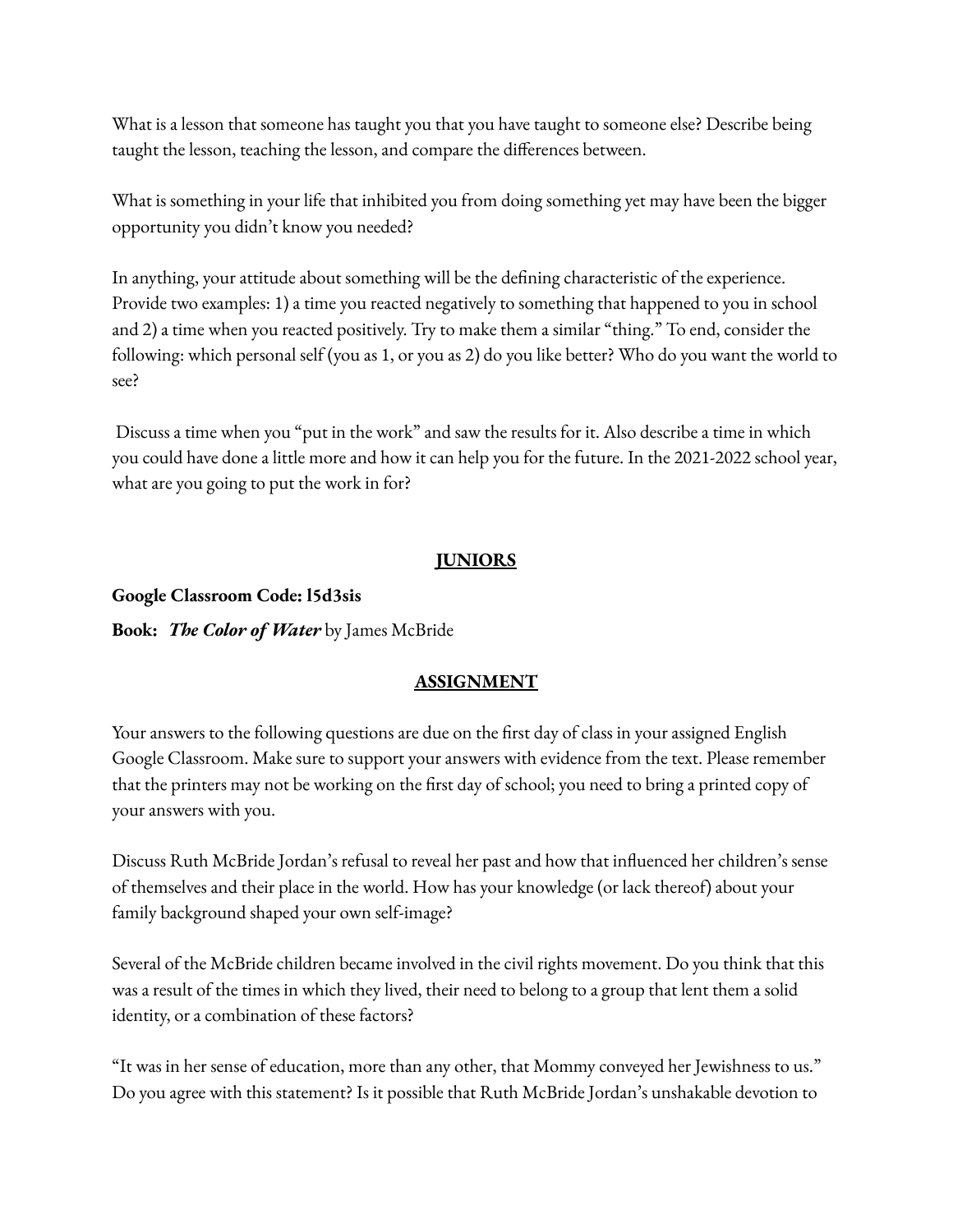her faith, even though she converted to Christianity from Judaism, stems from her Orthodox Jewish upbringing?

While reading the descriptions of the children's hunger, why do you think Ruth McBride Jordan did not seek out some kind of assistance?

Do you think it would be possible to achieve what Ruth McBride Jordan has achieved in today's society?

## **SENIOR HONORS & CP**

**Google Classroom Code: s7ddp3n**

**Book:** *Everything Happens for a Reason* by Kate Bowler

## **ASSIGNMENT**

After reading the book, please respond to the questions below, using evidence from the text and from your own experience to support your answers. Each answer should be approximately 1-2 paragraphs long.

Do you believe that "everything happens for a reason"? Why or why not?

Why do you think people want to find explanations for the bad things that happen to them, even when those things appear to be accidental or random?

What do you think is the difference between finding reasons for the things that happen to us and finding meaning in the events of our lives?

# **SENIOR LITERATURE & ARTS**

#### **Google Classroom Code: guseafd**

English Literature and the Arts students will select ONE of the following books to read this summer. In addition to reading the book, students will watch its film adaptation and listen to its Broadway soundtrack (directions for streaming may be found in the Google Classroom).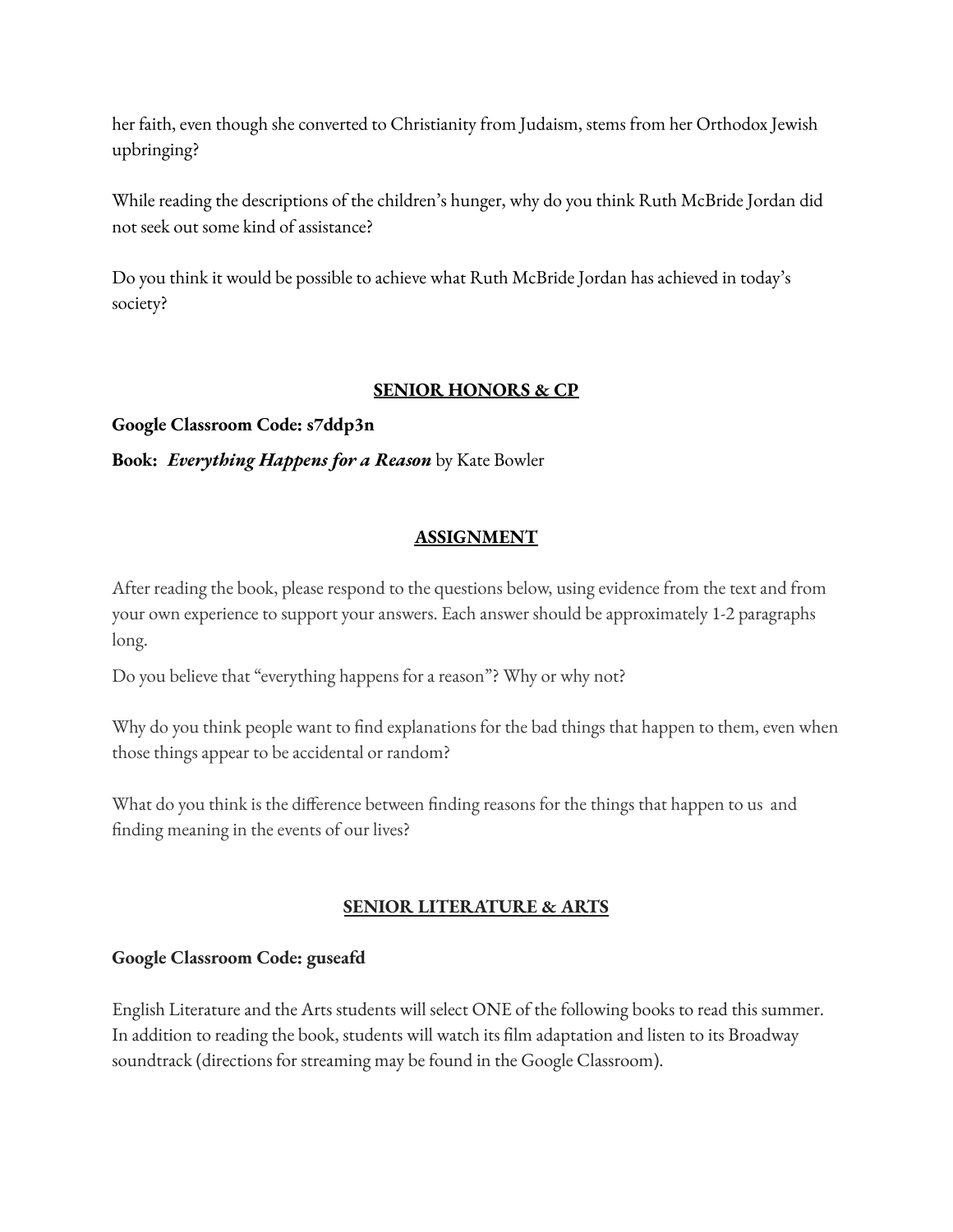- On the first day of classes, students will submit a **hard copy** dialectical journal. Instructions may be found in the Google Classroom.
- On the second day of classes, students will be tested on the book only. This test will include questions about plot, characters, and/or themes. No time in class will be used to review for this assessment. Students are expected to prepare on their own.
- Following the test, class time will be spent on studying the book. Students will be expected to have a **physical copy** of the book (paperback or hardcover) and participate in class discussions and activities. As part of the unit of study, students will complete a group project with classmates who selected the same title.

**Option 1:** *Legally Blonde* by Amanda Brown **Option 2:** *Matilda* by Roald Dahl **Option 3:** *Catch Me If You Can* by Frank Abagnale Jr.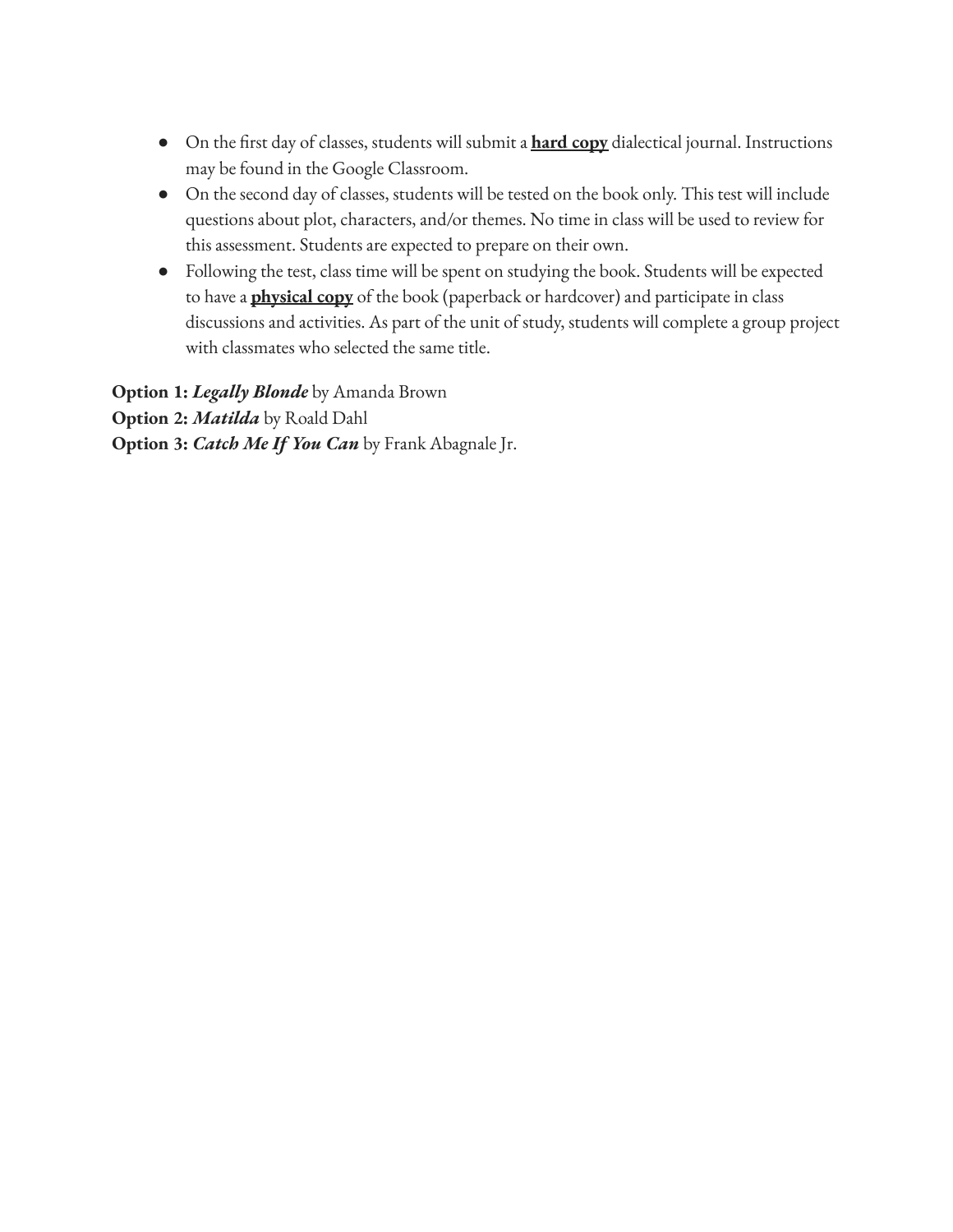# Theology Summer Reading 2022

# Grades 9 and 10

# *Life's Greatest Lesson: What I've Learned From the Happiest People I Know* ISBN 978-1-937509-58-3

# Author: Allen R. Hunt

\* In 1  $\frac{1}{2}$  - 2 typewritten pages, 12 font, 1  $\frac{1}{2}$  spaced, be sure to answer the following questions in paragraph form. Best to dedicate one paragraph for each question.

\* Bring the writing assignment with you to theology class on the first day of school, August 30, 2022.

1. Discuss the event in Grandma Lavish's life at age six that helped shape how she lived her life.

2. Grandma Lavish wrote down specific instructions for her funeral. She wrote, "You prepare for death, you don't fear it." What did she mean by this?

3. Grandma Lavish wore a "LEGS" bracelet.

- \*Love all you can
- \*Earn all you can
- \*Give all you can
- \*Save all you can

Describe the event in the chapel that led to the "L" (Love all you can).

4. Describe how the "E" (Earn all you can) came about.

5. Describe how the "G" (Give all you can) came about.

6. Describe how the "S" (Save all you can) came about. Could you be happy with less material possessions if it meant having a life-changing impact on those less fortunate?

7. What were Grandma Lavish's last words to her grandson as she was dying? Did he follow these words non-stop? Explain.

8. How did this book change how you prioritize your life now? In the future?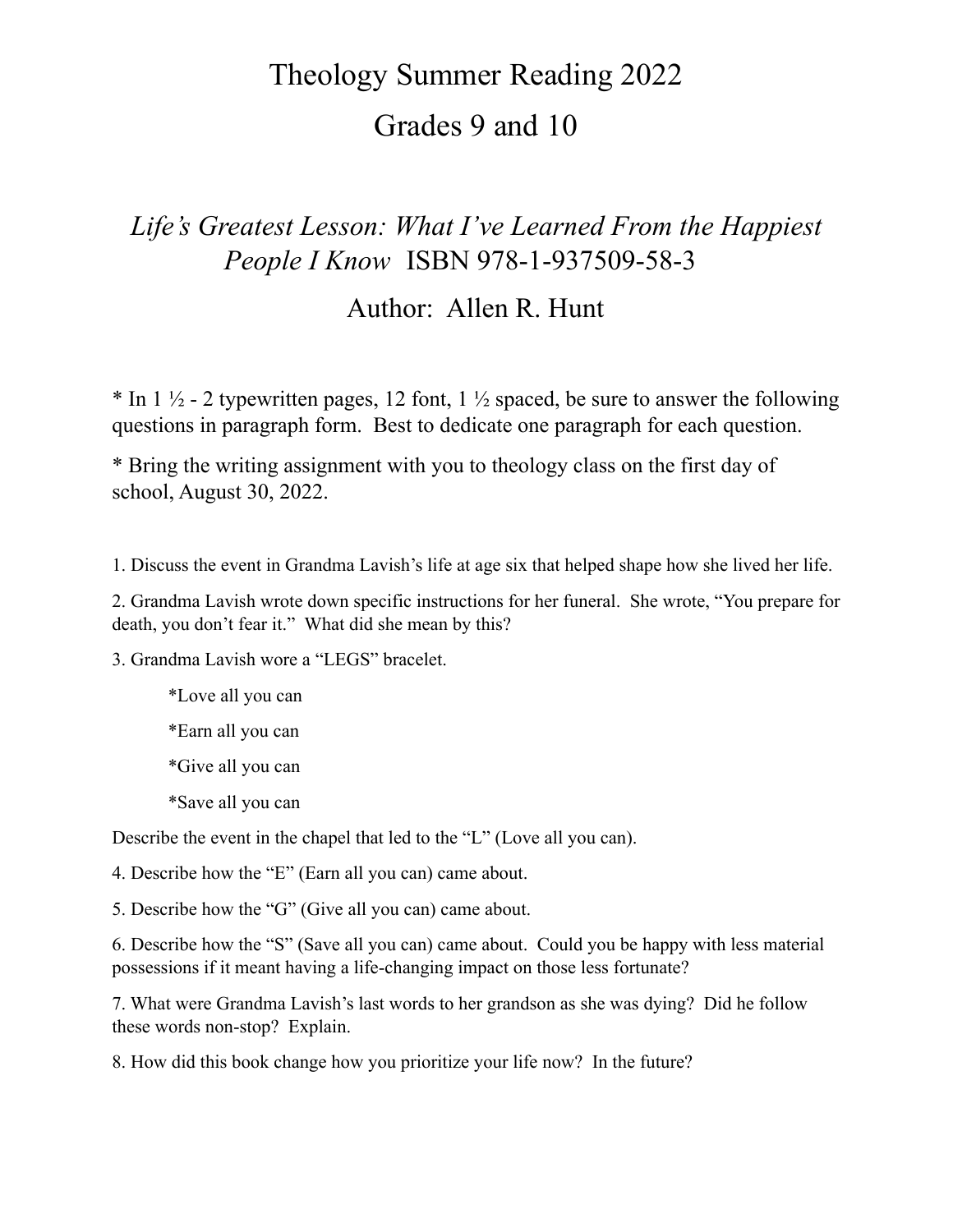# Theology Summer Reading 2022 Grades 11 and 12

# *Tattoos on the Heart: The Power of Boundless Compassion* ISBN: 978-1439153154

Author: Gregory Boyle, SJ

\* Answer all questions below in at least one long paragraph each. This assignment is due on the first day of school, August 30, 2022.

#### **Before you read**

1. Getting to know Father Greg Boyle: before you read the book, choose one of these links to hear Father Greg talk about his ministry and his relationship with gang members in L.A. The first one is an interview with Father Greg, and the second is a talk he gave at Boston College.

[Greg Boyle — The Calling of Delight: Gangs, Service, and Kinship | The On Being](https://onbeing.org/programs/greg-boyle-the-calling-of-delight-gangs-service-and-kinship/) **[Project](https://onbeing.org/programs/greg-boyle-the-calling-of-delight-gangs-service-and-kinship/)** 

[The Power of Boundless Compassion: An Evening with Fr. Greg Boyle - School of](https://www.bc.edu/bc-web/schools/stm/sites/encore/main/2012/Boundless-Compassion.html) [Theology and Ministry - Boston College](https://www.bc.edu/bc-web/schools/stm/sites/encore/main/2012/Boundless-Compassion.html)

*Write a few sentences about your first impressions of Father Boyle.*

2. Before you start to read the book, imagine what your impression of a typical gang member might be. *Write a brief character sketch.* What does he/she look like? How does she/he spend his/her time? Is he/she happy? You do not have to stick to these questions; just describe what you think a gang member might be like.

#### **Once you've read the book, answer the following questions**.

3. Can you imagine immersing yourself in a gang ridden neighborhood and opening your heart to gang members?